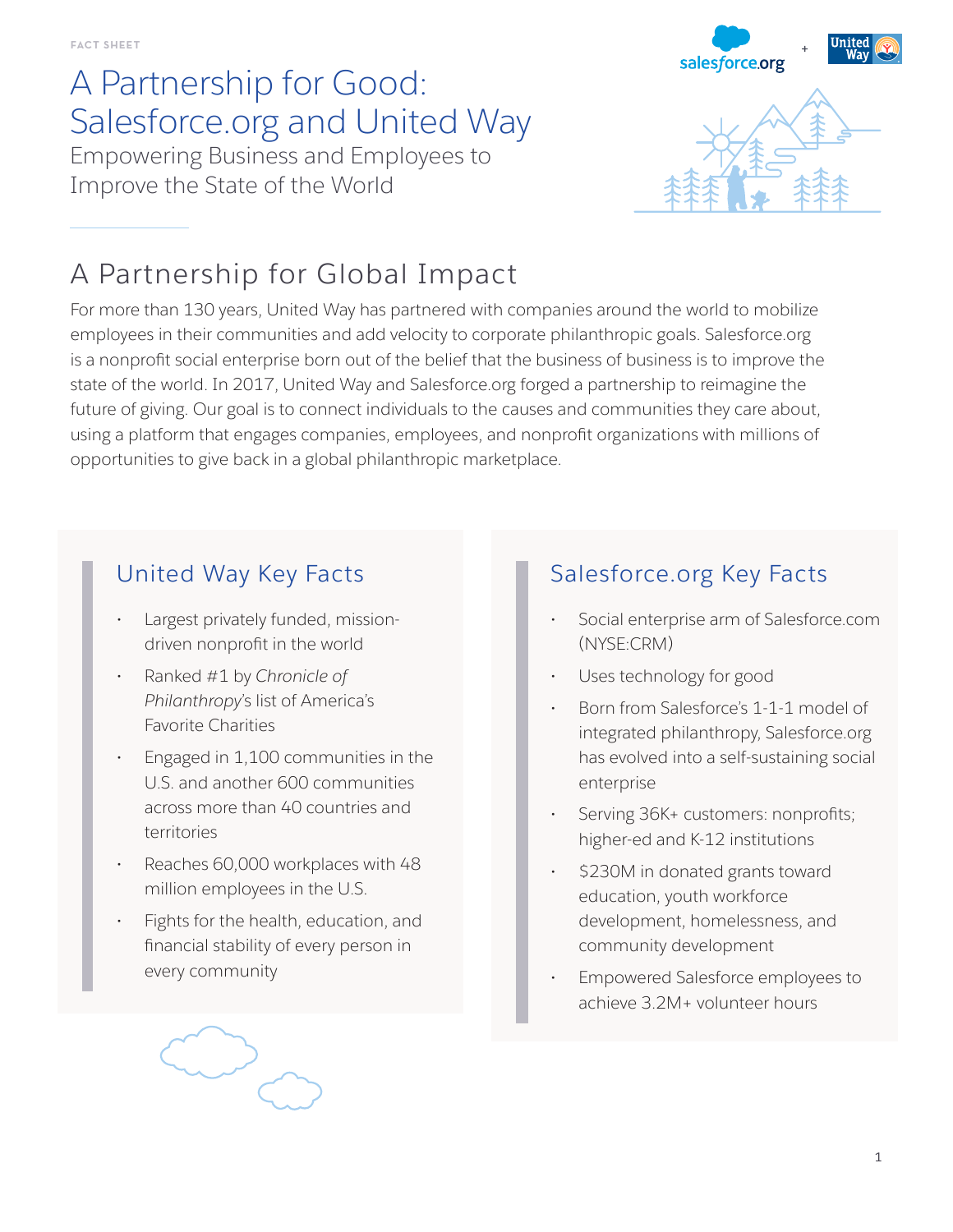## A Partnership for Good: United Way & Salesforce.org

### Our Mission

Salesforce.org and United Way are committed to developing businesses into platforms of change, empowering employees and customers to put their values into action.

#### **Objectives**

- Connect companies and their employees to maximize community impact
- Empower employees to be citizen philanthropists
- Leverage technology to transform philanthropy and translate individuals' passions into action at scale

By joining forces, United Way and Salesforce.org give every citizen philanthropist access to a marketplace of giving opportunities to transform their communities by engaging with the causes they are passionate about.

## The Platform that Turns Values into Action

United Way and Salesforce.org have joined forces to create Salesforce. org Philanthropy Cloud, a corporate impact platform designed for a new era of giving. By leveraging the most innovative Salesforce technology and the expertise of United Way, the leaders in workplace giving, Philanthropy Cloud gives every citizen philanthropist access to the best opportunities to help transform their communities. This is a new digital marketplace where employees and causes can engage with each other — featuring impact funds (collections of nonprofits dedicated to a given cause), stories, and corporate campaigns. Philanthropy Cloud provides a seamless and transparent giving experience through an integrated database of certified nonprofits, sourced from GuideStar in the U.S. and the Canadian Revenue Agency in Canada.

Personalization is essential to Philanthropy Cloud. Every individual who uses the platform has a unique portable profile featuring the causes they are most passionate about, their skills, giving history, location, and more. Add to that the power of Salesforce's AI-driven recommendation engine, known as Einstein, built right into the platform to customize each employee's experience based on their interests, browsing activity, and donating behavior. These features put employees in the driver's seat and allow them to bring attention and funds to the causes they care about most.

**"85% of Salesforce employees are engaged in giving back. After fielding questions for years, we asked ourselves what we could do to help our customers, partners, and others drive that same kind of engagement."**

#### **Nasi Jazayeri**

Executive Vice President and General Manager of Philanthropy Cloud at Salesforce.org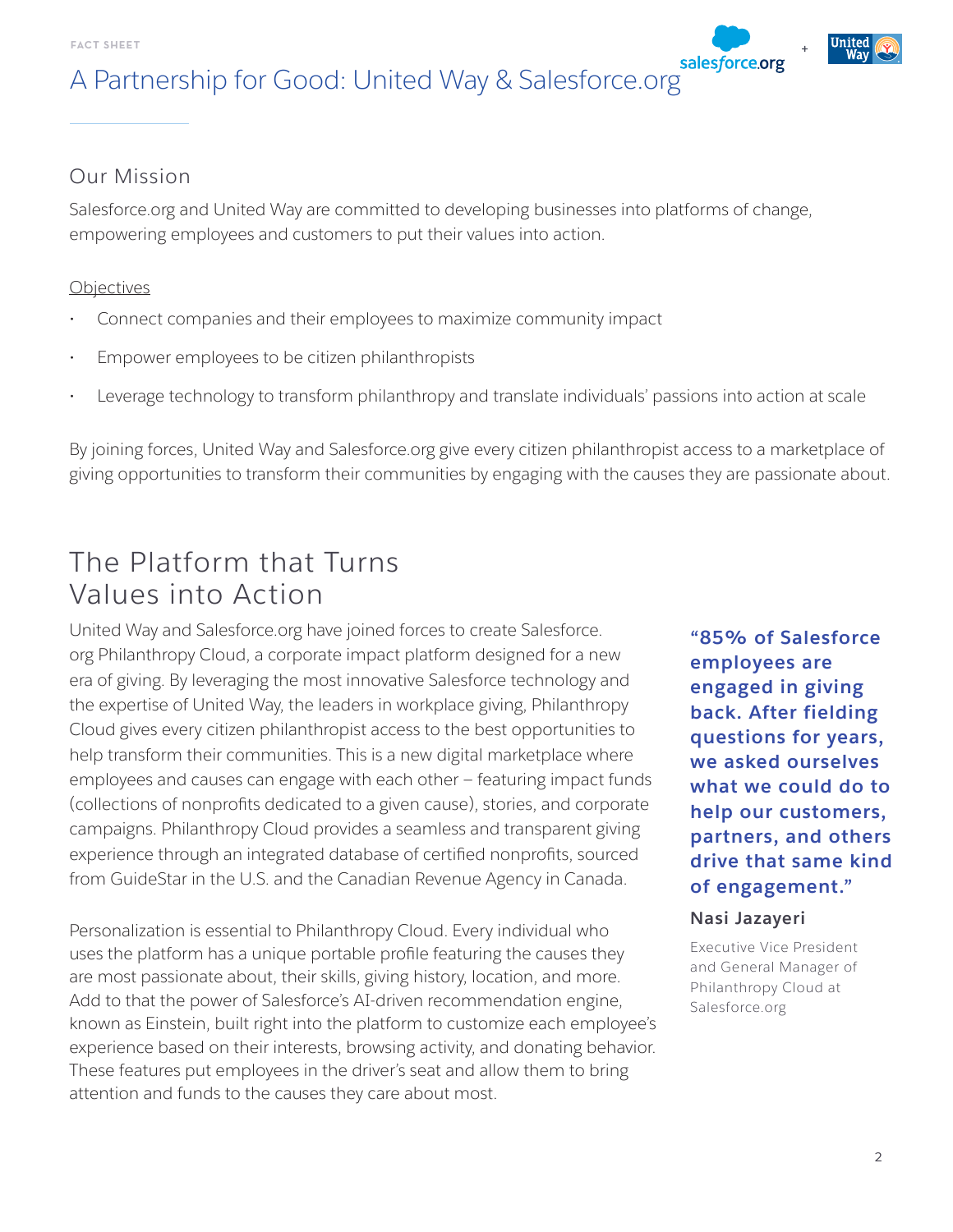# A Partnership for Good: United Way & Salesforce.org

#### Shared Values

Both companies are deeply committed to their values, and Philanthropy Cloud was built with those key values in mind:

**"Philanthropy Cloud is a game-changer. It's more than a new way to give, it is also a new way to connect with causes, connect with other people who are passionate about the same issues, and make a difference in local communities."**

**Brian Gallagher**

President and CEO of United Way Worldwide

**Trust** — With more than 130 years of experience in advancing the common good, United Way has built its legacy on trust. From local to global, United Way vets every organization it partners with, ensuring donors always know where their donations are going. Trust is the #1 value at Salesforce and Salesforce.org. This emphasis on trust propels Salesforce.org to always put the customer first, whether it's in creating innovative technology or protecting data.

**Innovation** – Philanthropy Cloud is the corporate impact platform designed for a new era of giving. Not only can users search the marketplace for causes, but they can also read stories about others in their community, immediately see how their contribution is impacting a broader campaign, and receive personalized recommendations on which organizations to contribute to, with the help of an AI-based recommender engine that tailors suggestions based on user activity.

3

**Transparency** — Both United Way and Salesforce.org strive to be transparent — in regard to their partnership, their separate organizations, and the nonprofits included in the marketplace. Success for both organizations will be measured by dollars earned, hours volunteered, and communities helped. Philanthropy Cloud offers real-time updates on giving at both the personal and corporate levels. It also provides deep insights and reporting to administrators, ensuring full visibility for corporations, partners, and nonprofits.

**Community Impact** – We believe that our work begins when we are able to make a positive impact on the community. Our view is that individuals and businesses succeed when their communities succeed.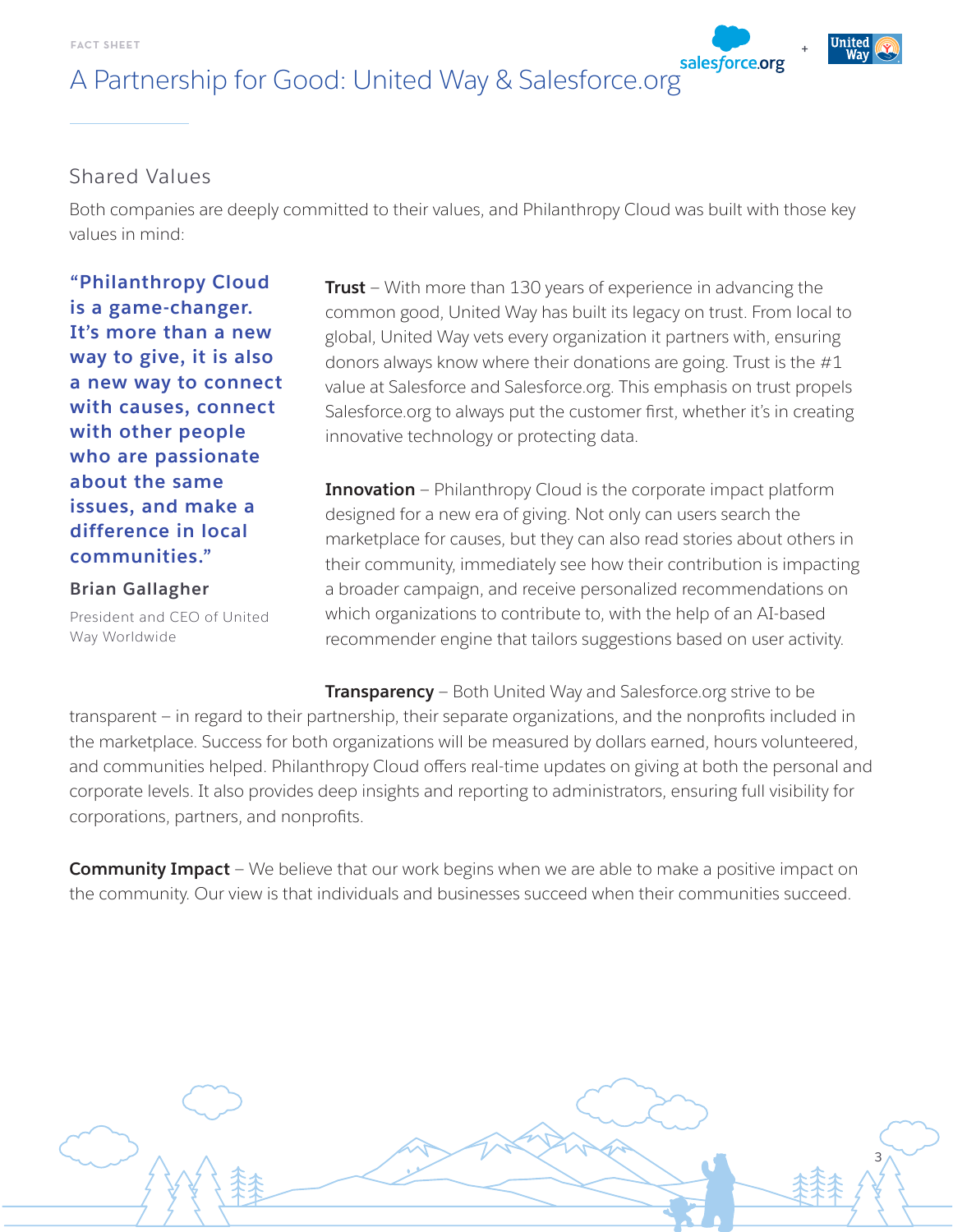A Partnership for Good: United Way & Salesforce.org



### Why United Way

United Way is connected to 60,000 workplaces worldwide, including more than half of the Fortune 500. It is deeply embedded in local communities, making it the ideal organization to bring the innovative technology of Salesforce.org Philanthropy Cloud to the broadest audience possible.

United Way is also focused on giving everyone an equal opportunity to contribute. That's why volunteering is a key component of Philanthropy Cloud, allowing donors to choose whether to donate their money, their time, or both — because everyone should have the opportunity to change the world, regardless of their income.

One of the things that makes Philanthropy Cloud unique is its content. United Way and other nonprofits create stories of impact and inspiration, written by individuals who are in the trenches of community service. Philanthropy Cloud brings these stories of struggle, hope, and positive impact directly to employees who care about those causes. This unique content inspires millions of people to keep giving every day.

# Benefits

### Corporations

Companies are in the best position to make an impact on the world, and employees, customers, and local communities alike expect them to deliver. Implementing a corporate philanthropy program can help businesses in three key areas: human resources, CSR, and marketing.

### Nonprofits

Philanthropy Cloud provides a place for nonprofits to authentically engage with new audiences, share their stories of impact, and raise more funds. All organizations in the U.S. or Canada that have a nonprofit designation will automatically be included in Philanthropy Cloud.